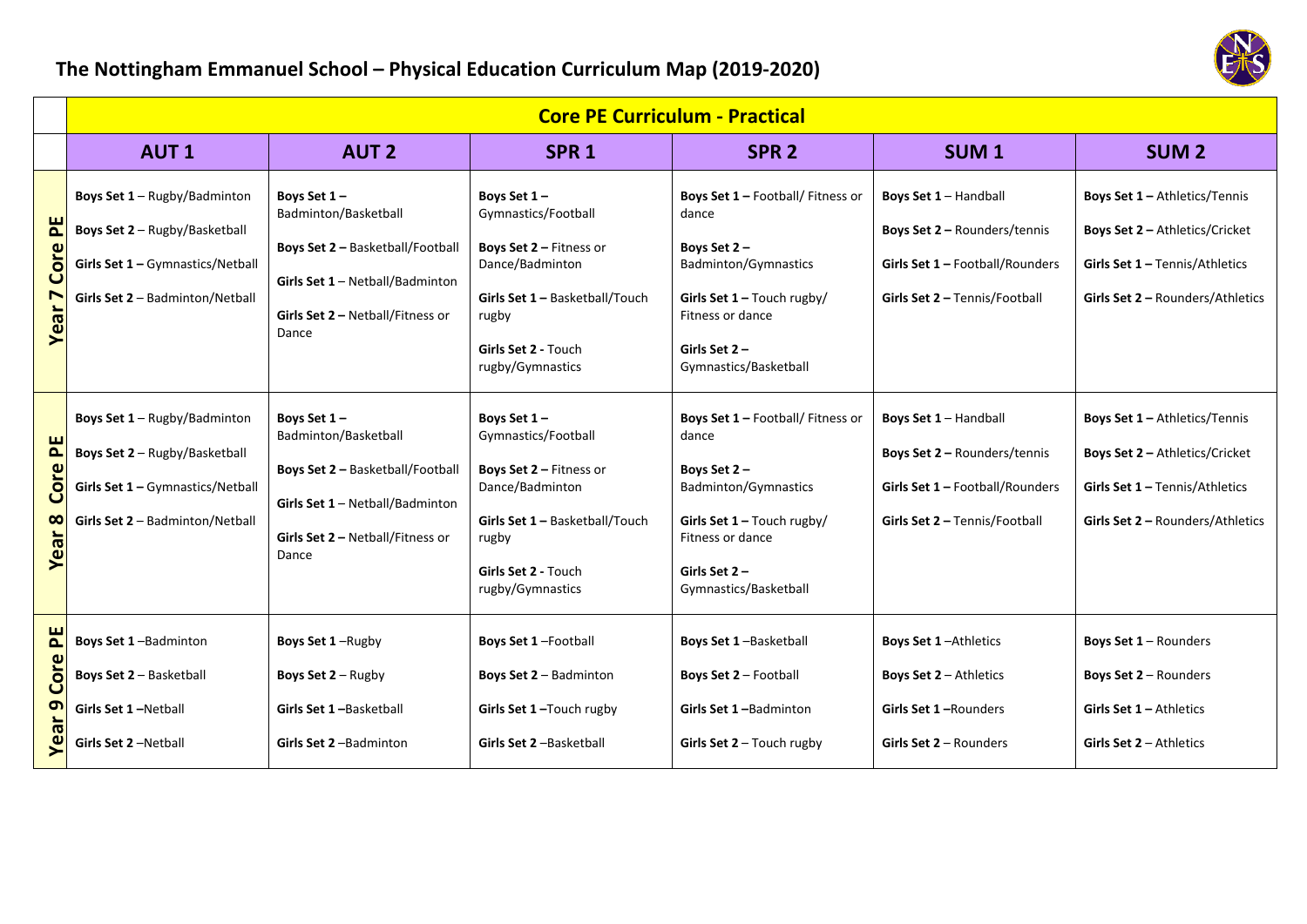| <b>Boys Set 1-Football</b>                                  | <b>Boys Set 1-Badminton</b>    | <b>Boys Set 1-Basketball</b>                    | <b>Boys Set 1-Rugby/football</b>               | <b>Boys Set 1-Tennis</b>                     | <b>Boys Set 1-Athletics</b>                  |
|-------------------------------------------------------------|--------------------------------|-------------------------------------------------|------------------------------------------------|----------------------------------------------|----------------------------------------------|
| ω<br><b>Boys Set 2 - Football</b><br>$\circ$                | <b>Boys Set 2 - Basketball</b> | <b>Boys Set 2 - Health related</b><br>fitness   | <b>Boys Set 2</b> - Rugby/football             | <b>Boys Set 2 – Badminton</b>                | <b>Boys Set 2 – Athletics</b>                |
| 0<br>Girls Set 1-Badminton                                  | Girls Set 1-Netball            | Girls Set 1-Basketball                          | <b>Girls Set 1 – Health related</b><br>fitness | <b>Girls Set 1 – Athletics</b>               | <b>Girls Set 1 - Rounders</b>                |
| Girls Set 2-Basketball<br>$\boldsymbol{\sigma}$<br>$\omega$ | Girls Set 2 - Netball          | <b>Girls Set 2 - Bench-ball</b>                 | Girls Set $2 -$ Badminton                      | <b>Girls Set 2 – Athletics</b>               | <b>Girls Set 2 – Rounders</b>                |
| PE<br><b>Boys Set 1-Football</b><br>$\boldsymbol{\omega}$   | <b>Boys Set 1-Badminton</b>    | <b>Boys Set 1-Basketball</b>                    | <b>Boys Set 1-Rugby/football</b>               | Optional units throughout the<br>exam period | Optional units throughout the<br>exam period |
| <b>Boys Set 2 – Football</b><br>$\circ$                     | <b>Boys Set 2 - Basketball</b> | <b>Boys Set 2</b> $-$ Health related<br>fitness | <b>Boys Set 2</b> – Rugby/football             |                                              |                                              |
| Girls Set 1-Badminton                                       | Girls Set 1-Netball            | Girls Set 1-Basketball                          | <b>Girls Set 1 - Health related</b><br>fitness |                                              |                                              |
| සි<br>Girls Set 2-Basketball                                | Girls Set $2 -$ Netball        | <b>Girls Set 2 - Bench-ball</b>                 | Girls Set $2 -$ Badminton                      |                                              |                                              |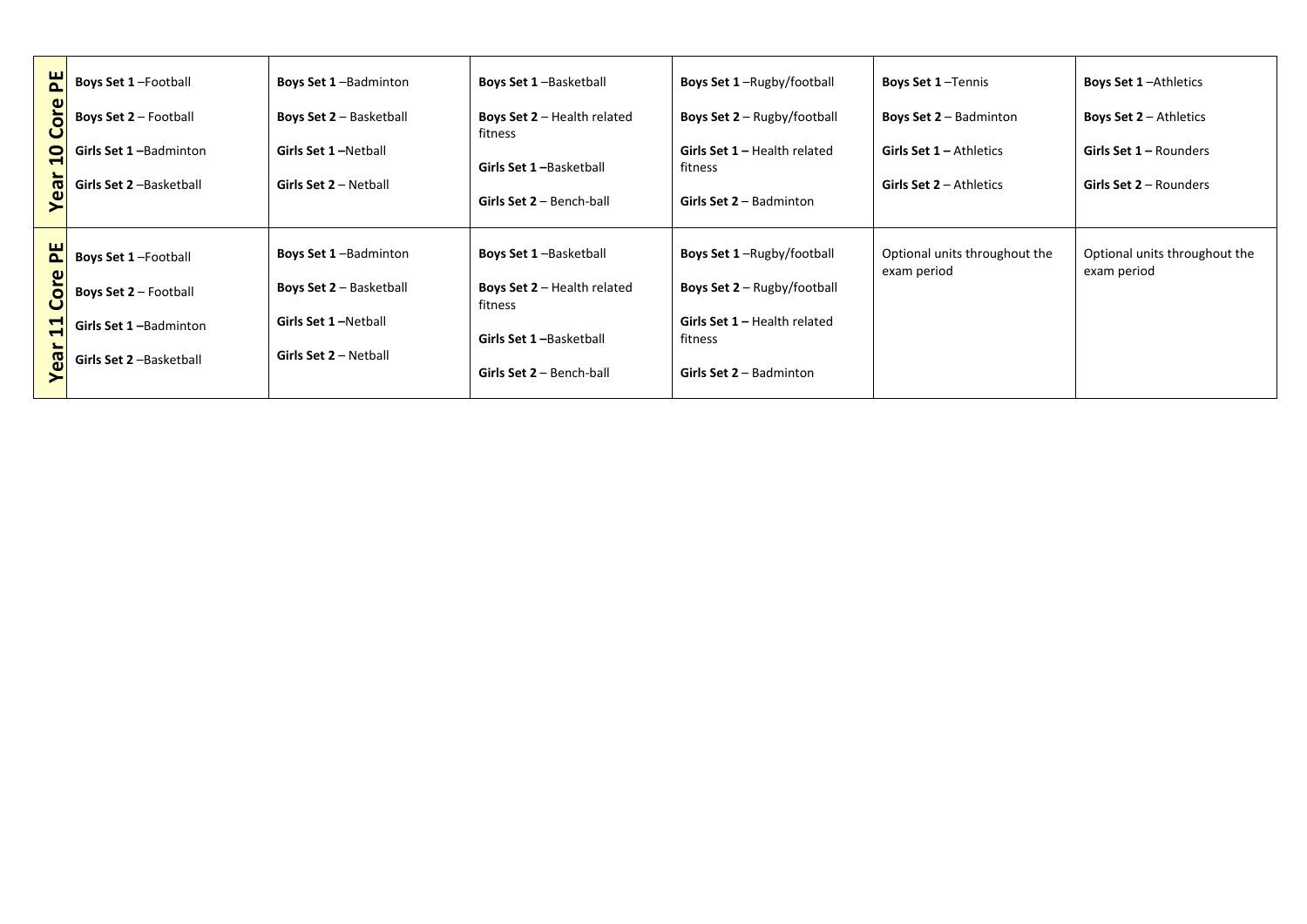| <b>GCSE PE Curriculum Map</b>                  |                                                                                                                                                                                                                                                                                                                                                                                                                                                                                                                                                                                     |                                                                                                                                                                                                                                                                   |                                                                                                                                                                                                                                        |                                                                                                                                                                                                          |                                                                                     |                                     |
|------------------------------------------------|-------------------------------------------------------------------------------------------------------------------------------------------------------------------------------------------------------------------------------------------------------------------------------------------------------------------------------------------------------------------------------------------------------------------------------------------------------------------------------------------------------------------------------------------------------------------------------------|-------------------------------------------------------------------------------------------------------------------------------------------------------------------------------------------------------------------------------------------------------------------|----------------------------------------------------------------------------------------------------------------------------------------------------------------------------------------------------------------------------------------|----------------------------------------------------------------------------------------------------------------------------------------------------------------------------------------------------------|-------------------------------------------------------------------------------------|-------------------------------------|
|                                                | <b>AUT1</b>                                                                                                                                                                                                                                                                                                                                                                                                                                                                                                                                                                         | <b>AUT 2</b>                                                                                                                                                                                                                                                      | SPR <sub>1</sub>                                                                                                                                                                                                                       | SPR <sub>2</sub>                                                                                                                                                                                         | <b>SUM1</b>                                                                         | <b>SUM2</b>                         |
| ິ ຕ<br>$\vec{a}$<br>$\boldsymbol{\omega}$<br>⋝ | Functions of the skeletal<br>system<br>Classification of bones<br>Joints and movements<br>All areas completed, a<br>$\bullet$<br>revision booklet is being<br>produced and will be<br>handed to students to<br>prepare for a topic test.<br>Books will be collected<br>after the test and support<br>materials provided where<br>necessary after HT. All<br>lessons are posted on<br>teams and have been<br>made available for<br>students to catch up.<br>Intervention will take place<br>with underperforming<br>students in the test in the<br>form of extra support<br>lessons. | Movement analysis and<br>antagonistic muscles<br>Types of muscle<br>Fast and slow twitch<br>muscle fibres<br>Structure and function of<br>$\bullet$<br>the cardiovascular system<br>The route of blood through<br>the heart<br>Arteries, capillaries and<br>veins | • Structure and function of the<br>respiratory system<br>Composition of air and the<br>mechanics of breathing<br>Gaseous exchange at the<br>muscles and alveoli<br>• How the cardiovascular and<br>respiratory system work<br>together | Aerobic and anaerobic<br>exercise<br>Short term effects of<br>exercise on the cardiac and<br>respiratory system<br>Short term effects of<br>$\bullet$<br>exercise on the vascular<br>and muscular system | Components of fitness<br>Principles of training<br>$\bullet$<br>Methods of training | Contingency time and review<br>time |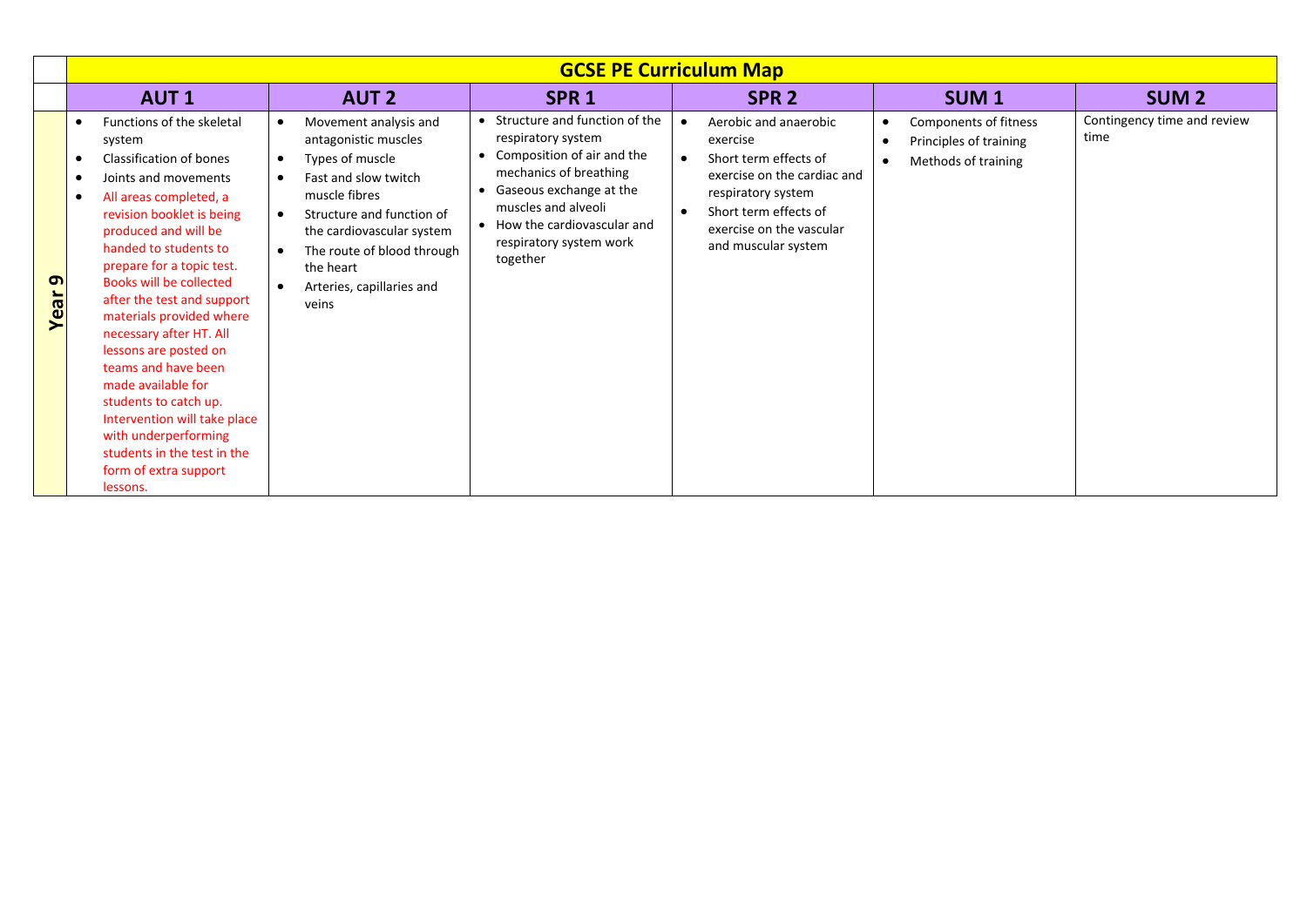|                | • Long term effects of training    | Performance enhancing<br>$\bullet$   | Controlled assessment -     | Controlled assessment -     | $\bullet$ | Physical, emotional and  | $\bullet$ | Balanced diet and the role |
|----------------|------------------------------------|--------------------------------------|-----------------------------|-----------------------------|-----------|--------------------------|-----------|----------------------------|
|                | on the musculo-skeletal            | drugs                                | Personal Exercise Programme | Personal Exercise Programme |           | social health            |           | of nutrients               |
|                | system                             |                                      |                             |                             | $\bullet$ | Lifestyle choices        | $\bullet$ | Dietary manipulation       |
|                | • Long term effects of training    | Sporting injuries<br>$\bullet$       | Practical and write up      | Practical and write up      |           | Sedentary lifestyles and | $\bullet$ | Optimum weight             |
|                | on the cardio-respiratory          | $\bullet$<br>Lever system - Movement |                             |                             |           | consequences             |           |                            |
|                | system                             | Analysis                             |                             |                             |           |                          | $\bullet$ | <b>Goal Setting</b>        |
|                | Recovery curriculum: I have        |                                      |                             |                             |           |                          |           | Classification of skills   |
|                | been teaching content from the     |                                      |                             |                             |           |                          | $\bullet$ | Forms of practice          |
|                | SPR 2 and SUM 1 term and this      |                                      |                             |                             |           |                          |           |                            |
|                | wasn't covered last year and if it |                                      |                             |                             |           |                          |           |                            |
|                | was, it was by a supply. This was  |                                      |                             |                             |           |                          |           |                            |
|                | essential to ensure students had   |                                      |                             |                             |           |                          |           |                            |
| <b>GCSE</b>    | the correct knowledge moving       |                                      |                             |                             |           |                          |           |                            |
|                | forward. An AUT 1 assessment       |                                      |                             |                             |           |                          |           |                            |
|                | will take place covering AO1       |                                      |                             |                             |           |                          |           |                            |
| $\overline{a}$ | which is interleaved. All lessons  |                                      |                             |                             |           |                          |           |                            |
|                | start with a spaced retrieval and  |                                      |                             |                             |           |                          |           |                            |
| Year           | end with transfer tasks which      |                                      |                             |                             |           |                          |           |                            |
|                | are taken directly from GCSE       |                                      |                             |                             |           |                          |           |                            |
|                | exam papers. Homework is an        |                                      |                             |                             |           |                          |           |                            |
|                | extension of this in which tasks   |                                      |                             |                             |           |                          |           |                            |
|                | are transfer and application       |                                      |                             |                             |           |                          |           |                            |
|                | orientated. I still am needing to  |                                      |                             |                             |           |                          |           |                            |
|                | teach principles of training and   |                                      |                             |                             |           |                          |           |                            |
|                | methods of training from SUM 2     |                                      |                             |                             |           |                          |           |                            |
|                | before moving on. CAF              |                                      |                             |                             |           |                          |           |                            |
|                | assessment will take place next    |                                      |                             |                             |           |                          |           |                            |
|                | half term so I am currently half   |                                      |                             |                             |           |                          |           |                            |
|                | a term behind teaching content.    |                                      |                             |                             |           |                          |           |                            |
|                |                                    |                                      |                             |                             |           |                          |           |                            |
|                |                                    |                                      |                             |                             |           |                          |           |                            |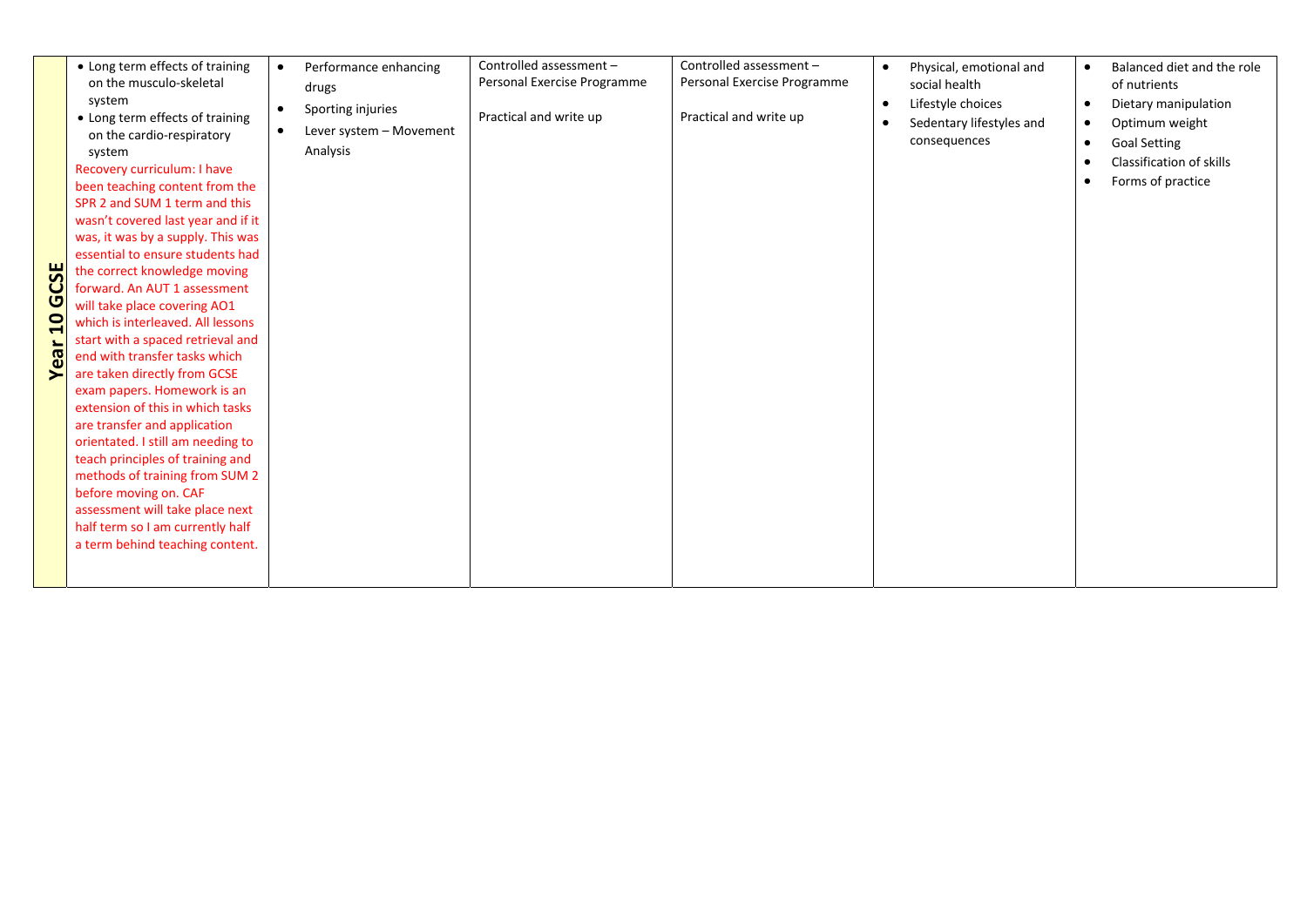|                | Types of feedback<br>$\bullet$         | Advantages and<br>$\bullet$      | Revision and exam skill refinement in preparation for exams | <b>GCSE Formal exams</b> |  |
|----------------|----------------------------------------|----------------------------------|-------------------------------------------------------------|--------------------------|--|
|                | Mental preparation for<br>$\bullet$    | disadvantages of                 |                                                             |                          |  |
|                | performance                            | commercialisation                | Preparation for practical moderation                        |                          |  |
|                | Sports psychology<br>$\bullet$         | Sporting behaviours<br>$\bullet$ |                                                             |                          |  |
|                |                                        | Deviance in Sport<br>$\bullet$   |                                                             |                          |  |
|                | <b>Factors affecting</b><br>$\bullet$  |                                  |                                                             |                          |  |
|                | participation                          |                                  |                                                             |                          |  |
|                | Participation rate trends<br>$\bullet$ |                                  |                                                             |                          |  |
|                | Recovery planning The year 11          |                                  |                                                             |                          |  |
|                | <b>GCSE PE class sat a full mock</b>   |                                  |                                                             |                          |  |
|                | exam at the end of year 10.            |                                  |                                                             |                          |  |
|                | This highlighted some key topics       |                                  |                                                             |                          |  |
|                | that need to be focussed on            |                                  |                                                             |                          |  |
|                | from content they have already         |                                  |                                                             |                          |  |
| GCSE           | studied. I then asked students         |                                  |                                                             |                          |  |
|                | to re-sit this mock exam at the        |                                  |                                                             |                          |  |
|                | start of year 11 to give me a          |                                  |                                                             |                          |  |
| <b>Year 11</b> | clear insight ibn to exam              |                                  |                                                             |                          |  |
|                | technique and priority areas.          |                                  |                                                             |                          |  |
|                | Spaced retrieval will be used to       |                                  |                                                             |                          |  |
|                | develop content knowledge              |                                  |                                                             |                          |  |
|                | through short answered                 |                                  |                                                             |                          |  |
|                | questions used as teaching tool.       |                                  |                                                             |                          |  |
|                | Exam skills will also be practiced     |                                  |                                                             |                          |  |
|                | during spaced retrieval through        |                                  |                                                             |                          |  |
|                | past exam questions and mark           |                                  |                                                             |                          |  |
|                | schemes. Intervention is               |                                  |                                                             |                          |  |
|                | planned with underperforming           |                                  |                                                             |                          |  |
|                | students.                              |                                  |                                                             |                          |  |
|                |                                        |                                  |                                                             |                          |  |
|                |                                        |                                  |                                                             |                          |  |
|                |                                        |                                  |                                                             |                          |  |
|                |                                        |                                  |                                                             |                          |  |
|                |                                        |                                  |                                                             |                          |  |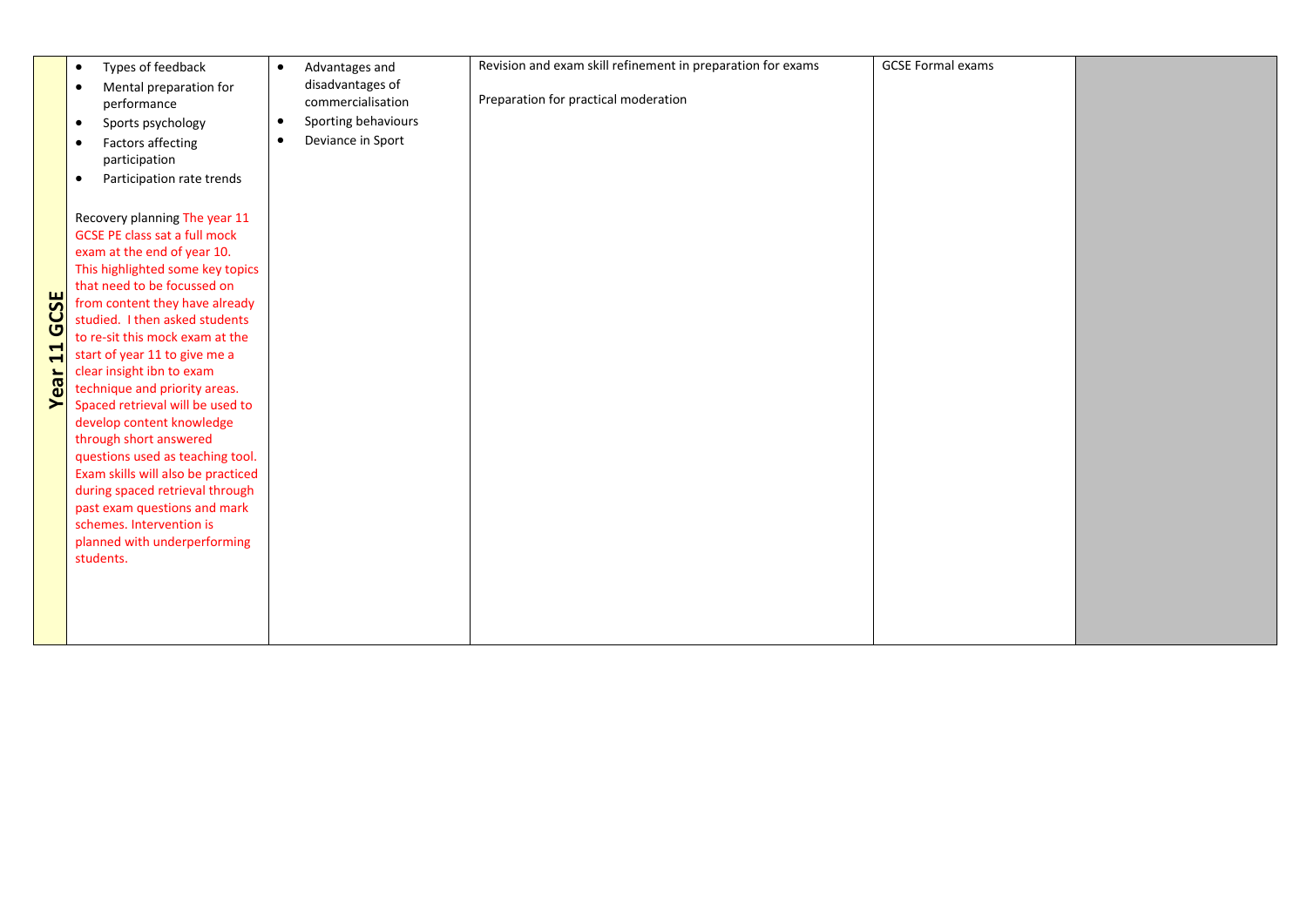|                                       | <b>BTEC Sport Curriculum Map</b>                                                                                                                                                                                                                                                                                                                                                                                                                          |                                                                                                                                                                                                           |                                                                                                                                                                                                                                                                                                                                                                                              |                                                                                                                                                                   |                                                                                                                                                                                          |                                                                                                                                                                                         |
|---------------------------------------|-----------------------------------------------------------------------------------------------------------------------------------------------------------------------------------------------------------------------------------------------------------------------------------------------------------------------------------------------------------------------------------------------------------------------------------------------------------|-----------------------------------------------------------------------------------------------------------------------------------------------------------------------------------------------------------|----------------------------------------------------------------------------------------------------------------------------------------------------------------------------------------------------------------------------------------------------------------------------------------------------------------------------------------------------------------------------------------------|-------------------------------------------------------------------------------------------------------------------------------------------------------------------|------------------------------------------------------------------------------------------------------------------------------------------------------------------------------------------|-----------------------------------------------------------------------------------------------------------------------------------------------------------------------------------------|
|                                       | <b>AUT1</b>                                                                                                                                                                                                                                                                                                                                                                                                                                               | <b>AUT 2</b>                                                                                                                                                                                              | SPR <sub>1</sub>                                                                                                                                                                                                                                                                                                                                                                             | SPR <sub>2</sub>                                                                                                                                                  | SUM <sub>1</sub>                                                                                                                                                                         | SUM <sub>2</sub>                                                                                                                                                                        |
|                                       | Unit 2 - Practical performance in<br>sport                                                                                                                                                                                                                                                                                                                                                                                                                | Unit 2 Practical performance in<br>sport                                                                                                                                                                  | Unit 2 - Practical performance in<br>sport                                                                                                                                                                                                                                                                                                                                                   | Unit 2 - Practical performance in<br>sport                                                                                                                        | Unit 2 - Practical performance in<br>sport                                                                                                                                               | Unit 2 - Practical performance in<br>sport                                                                                                                                              |
| $\sigma$<br>Year                      | Rules & regulations<br>$\bullet$<br>Scoring systems<br>Application of the rules<br>$\bullet$<br>Problems have been<br>experienced with having a<br>3 year KS4 and the course<br>gaining points for school.<br>The decision after<br>consultation is to continue<br>to teach this section and<br>produce the work. We are<br>looking at delivering<br>generic units moving<br>forward in case we need to<br>transfer to the BTEC TEC or<br><b>GCSE PE.</b> | Roles of officials<br>$\bullet$<br>Responsibilities of officials<br>$\bullet$                                                                                                                             | Components of fitness                                                                                                                                                                                                                                                                                                                                                                        | <b>Technical demands</b><br>$\bullet$<br><b>Tactical demands</b><br>$\bullet$                                                                                     | <b>Observation checklist</b><br>$\bullet$<br>Review performance<br>$\bullet$                                                                                                             | <b>Observation checklist</b><br>$\bullet$<br>Review performance<br>$\bullet$                                                                                                            |
| <b>BTEC</b><br>$\overline{a}$<br>Year | Unit 1 - Fitness for Sport and<br>Exercise<br>Know about the<br>components of physical<br>fitness<br>Know why fitness<br>components are important<br>for successful participation<br>in given sports.<br>We have started the teaching of<br>Unit 1 as planned but will need<br>to return to Unit 2 in Spr 2/Sum<br>1 to complete Unit 2 which is                                                                                                          | Unit 1 - Fitness for Sport and<br>Exercise<br>Know about exercise<br>intensity and how it can be<br>determined.<br>The basic principles of<br>training (FITT)<br>The additional principles of<br>training | Unit 1 - Fitness for Sport and<br>Exercise<br>Fitness Training methods and<br>the requirements for each of<br>the them;<br>- Safe, correct use of equipment<br>and training technique<br>- Requirements for undertaking<br>the method including warm up<br>and cool down.<br>- Application of FITT and<br>principles of training to each<br>training method<br>- Link with correct component | Unit 1 - Fitness for Sport and<br>Exercise<br>Fitness test methods<br>Requirements for<br>administration of each test<br>Revision for externally assessed<br>test | Unit 5 - The Sports Performer in<br>Action<br>Short term effects of<br>exercise on the<br>musculoskeletal system<br>Short term effects of<br>exercise on the<br>cardiorespiratory system | Unit 5 - The Sports Performer in<br>Action<br>Long term of adaptations<br>$\bullet$<br>of the musculoskeletal<br>system<br>Short term adaptations of<br>the cardiorespiratory<br>system |
|                                       | unfinished due to lockdown.                                                                                                                                                                                                                                                                                                                                                                                                                               |                                                                                                                                                                                                           | of fitness<br>- Advantages / disadvantages                                                                                                                                                                                                                                                                                                                                                   |                                                                                                                                                                   |                                                                                                                                                                                          |                                                                                                                                                                                         |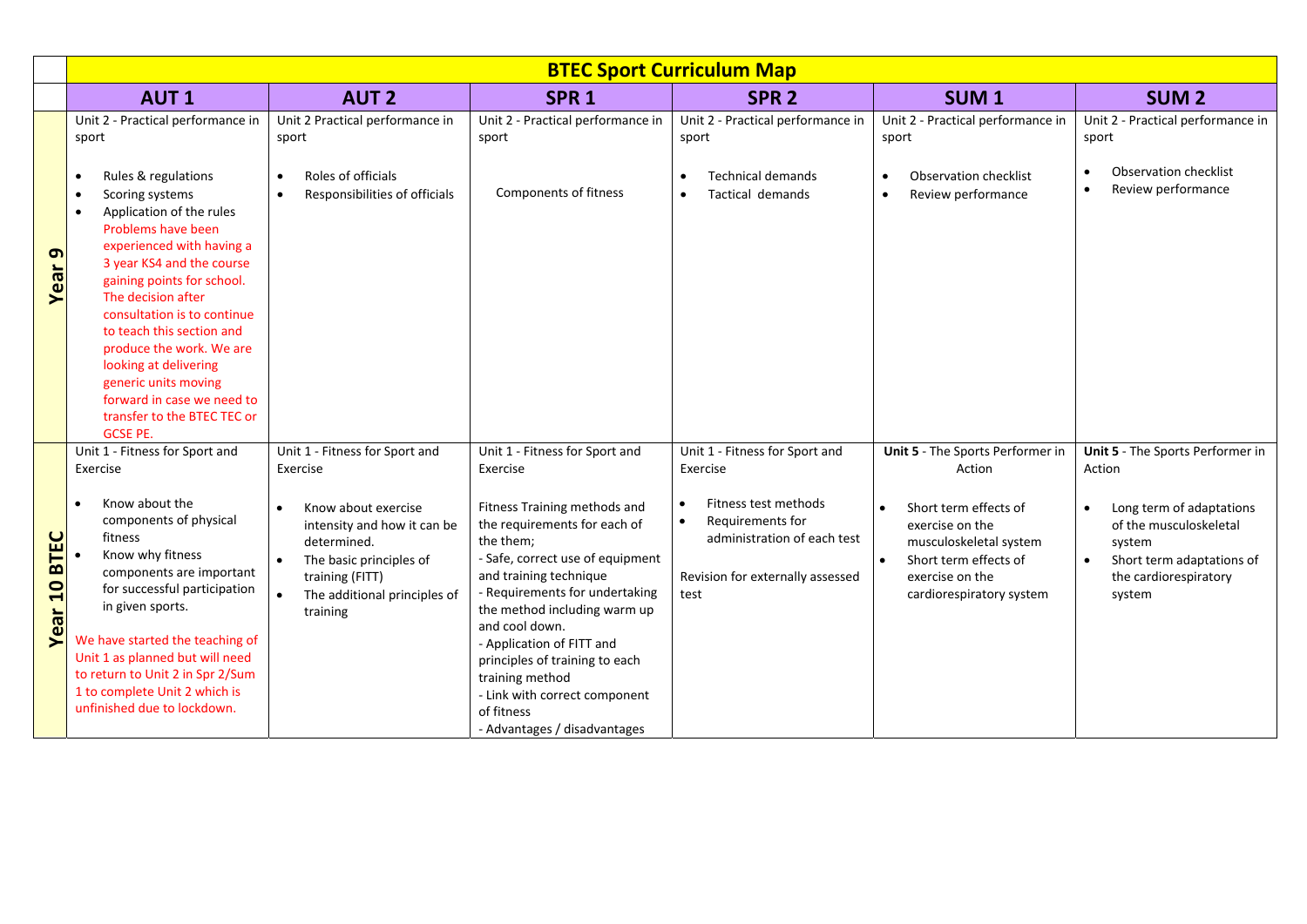| <b>BTEC</b><br>$\blacktriangleright$<br>H<br>ಕ<br>Φ | Unit 5 The Sports Performer in<br>Action<br>Energy systems used in<br>$\bullet$<br>sport<br>Anaerobic energy system<br>$\bullet$<br>ATP-CP & Glycolysis<br>$\bullet$<br>Glycolysis<br>$\bullet$<br>The aerobic energy system<br>Recovery curriculum. We have<br>Only just started teaching unit 5<br>(last 2 weeks of Aut 1) due to<br>COVID and losing teaching time.<br>Intervention on for students<br>who have fallen behind and this<br>has been communicated with<br>parents. Students currently on<br>track in HWI class to meet their<br>target or exceed it. | Unit 3 - Applying the principles<br>of personal training<br>Setting personal training<br>$\bullet$<br>goals<br>Personal information<br>$\bullet$<br>Attitude & motivation<br>$\bullet$<br>Principles of Training<br>٠<br>Methods of training<br>٠ | Unit 3 - Applying the principles<br>of personal training<br>Training programme design<br>Musculoskeletal system<br>Cardiorespiratory system | Unit 3 - Applying the principles<br>of personal training<br>Implement a personal<br>fitness programme | Unit 3 - Applying the principles<br>of personal training<br>Review a personal exercise<br>programme |  |
|-----------------------------------------------------|-----------------------------------------------------------------------------------------------------------------------------------------------------------------------------------------------------------------------------------------------------------------------------------------------------------------------------------------------------------------------------------------------------------------------------------------------------------------------------------------------------------------------------------------------------------------------|---------------------------------------------------------------------------------------------------------------------------------------------------------------------------------------------------------------------------------------------------|---------------------------------------------------------------------------------------------------------------------------------------------|-------------------------------------------------------------------------------------------------------|-----------------------------------------------------------------------------------------------------|--|
|                                                     |                                                                                                                                                                                                                                                                                                                                                                                                                                                                                                                                                                       |                                                                                                                                                                                                                                                   |                                                                                                                                             |                                                                                                       |                                                                                                     |  |

|                | <b>A level PE Curriculum Map</b>       |                                                     |                               |                                 |                               |                               |  |
|----------------|----------------------------------------|-----------------------------------------------------|-------------------------------|---------------------------------|-------------------------------|-------------------------------|--|
|                | <b>AUT1</b>                            | <b>AUT 2</b>                                        | SPR <sub>1</sub>              | SPR <sub>2</sub>                | SUM <sub>1</sub>              | SUM <sub>2</sub>              |  |
|                | <b>Anatomy and Physiology</b>          | <b>Anatomy and Physiology</b>                       | <b>Anatomy and Physiology</b> | <b>Anatomy and Physiology</b>   | <b>Anatomy and Physiology</b> | <b>Anatomy and Physiology</b> |  |
| ш              | Joints, muscles and movement           | Post-industrial Britain social and cultural factors | Diet and nutrition            | Strength training               | Revision and exams            | Classification of skill       |  |
| ௨              | Functional roles of muscles and muscle | Influence of public schools                         | Ergogenic aids                | <b>Flexibility training</b>     |                               | Methods and types of          |  |
|                | N contraction                          | CV system at rest                                   | Periodisation of training     | Impact of training on lifestyle |                               | practice                      |  |
| − 1            | Analysis of movement                   | CV system during exercise of differing intensities  | Aerobic training              | diseases                        |                               | Transfer of skills            |  |
| $\overline{5}$ | Skeletal muscle contraction            | and during recovery                                 |                               |                                 |                               |                               |  |
|                | Muscle contraction during exercise     | Respiration system at rest                          |                               |                                 |                               |                               |  |
|                |                                        | Resp. system during exercise of differing           |                               |                                 |                               |                               |  |
|                |                                        | intensities and during recovery                     |                               |                                 |                               |                               |  |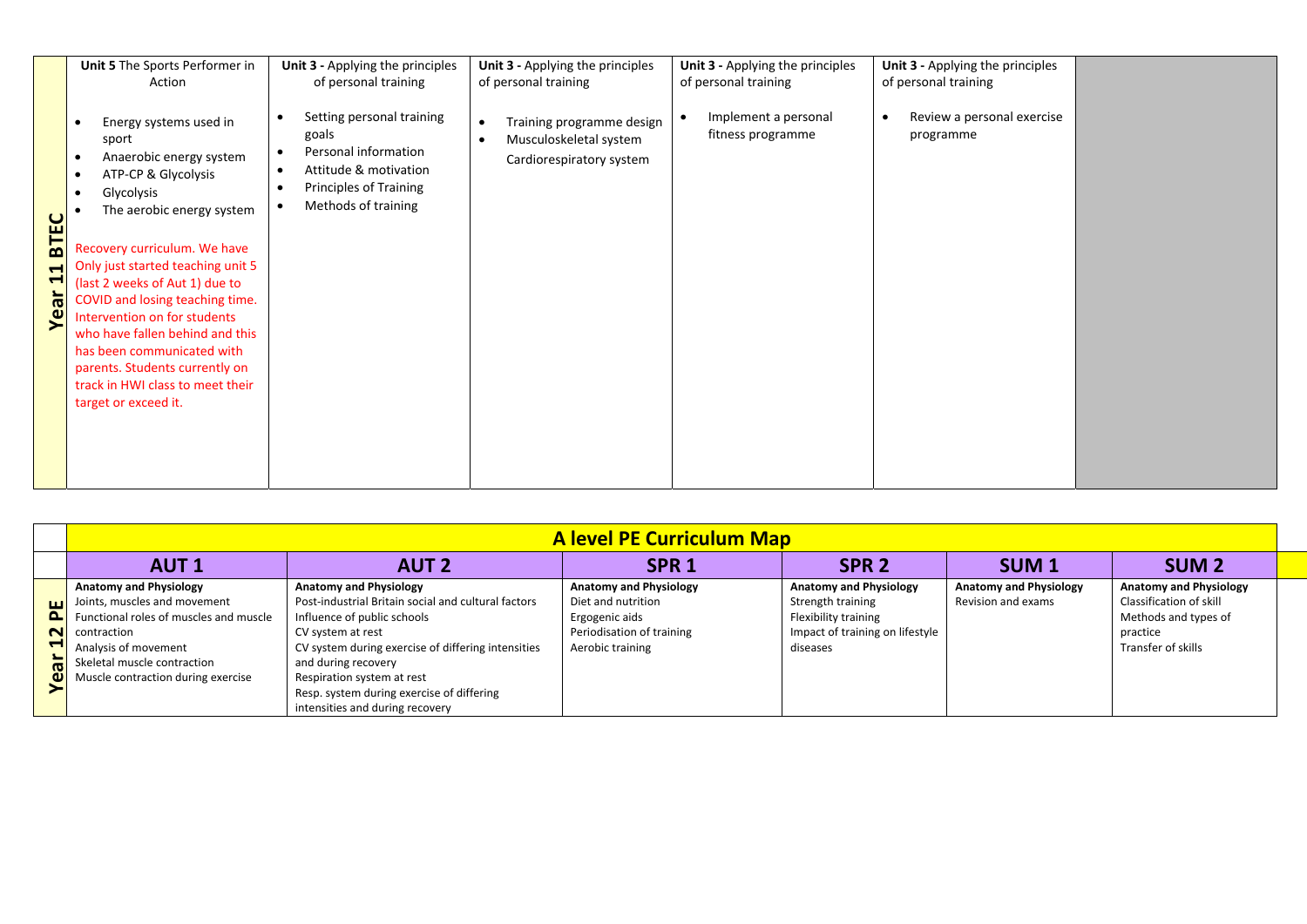| <b>Skill Acquisition</b>                   | <b>Skill Acquisition</b>                                     | <b>Skill Acquisition</b>                  | <b>Skill Acquisition</b>           | <b>Skill Acquisition</b>     | <b>Skill Acquisition</b>       |
|--------------------------------------------|--------------------------------------------------------------|-------------------------------------------|------------------------------------|------------------------------|--------------------------------|
| Classification of skill                    | Theories of learning                                         | Motivation                                | <b>Evaluation and Appreciation</b> | ATP and energy transfer      | Pre-industrial Britain social  |
| Methods and types of practice              | Stages of learning                                           | Arousal                                   | of Performance for                 | Routes to sporting           | and cultural factors           |
| Transfer of skills.                        | Feedback                                                     | Anxiety                                   | Improvement (EAPI)                 | excellence                   | Post-industrial Britain social |
| <b>Recovery curriculum. Motivation</b>     | Guidance                                                     | Aggression                                | assessments/recordings             |                              | and cultural factors           |
| Arousal, Anxiety, Aggression have been     | Personality                                                  | Social facilitation and social inhibition |                                    |                              | Influence of public schools    |
| covered and swapped from spr1.             | Attitudes                                                    | Group and team dynamics                   |                                    |                              |                                |
| Practical options have been introduced     |                                                              | Goal setting                              |                                    |                              |                                |
| and support with practical coursework      |                                                              |                                           |                                    |                              |                                |
| has started earlier than usual due to the  |                                                              |                                           |                                    |                              |                                |
| covid 19 disruptions. Log books have       |                                                              |                                           |                                    |                              |                                |
| been started immediately and EAIP will     |                                                              |                                           |                                    |                              |                                |
| follow before the end of term. A topic     |                                                              |                                           |                                    |                              |                                |
| test will be given at the beginning of     |                                                              |                                           |                                    |                              |                                |
| next term to assess progress. All lessons  |                                                              |                                           |                                    |                              |                                |
| are posted on teams.                       |                                                              |                                           |                                    |                              |                                |
|                                            |                                                              |                                           |                                    |                              |                                |
| <b>Sociocultural factors</b>               | <b>Sociocultural factors</b>                                 | <b>Sociocultural factors</b>              | <b>Sociocultural factors</b>       | <b>Sociocultural factors</b> | <b>Sociocultural factors</b>   |
| Pre-industrial Britain social and cultural | Social factors and sport in 20 <sup>th</sup> century Britain | <b>Modern Olympics</b>                    | Biomechanical principles           | Joints, muscles and          | CV system at rest              |
| factors                                    | Contemporary factors in 21 <sup>st</sup> century sport       | Political exploitation at the Olympics    | Levers                             | movement                     | CV system during exercise of   |
| Post-industrial Britain social and         | Globalisation of sport                                       | Global sporting events                    | Analysis through the use of        | Functional roles of muscles  | differing intensities and      |
| cultural factors                           |                                                              | Law and Order                             | technology                         | and muscle contraction       | during recovery                |
| Influence of public schools                |                                                              |                                           |                                    | Analysis of movement         | Respiration system at rest     |
| This area has been pushed back to          |                                                              |                                           |                                    | Skeletal muscle contraction  | Resp. system during exercise   |
| accommodate the practical                  |                                                              |                                           |                                    | Muscle contraction during    | of differing intensities and   |
| preparations.                              |                                                              |                                           |                                    | exercise                     | during recovery                |
|                                            |                                                              |                                           |                                    |                              |                                |
|                                            |                                                              |                                           |                                    |                              |                                |
|                                            |                                                              |                                           |                                    |                              |                                |